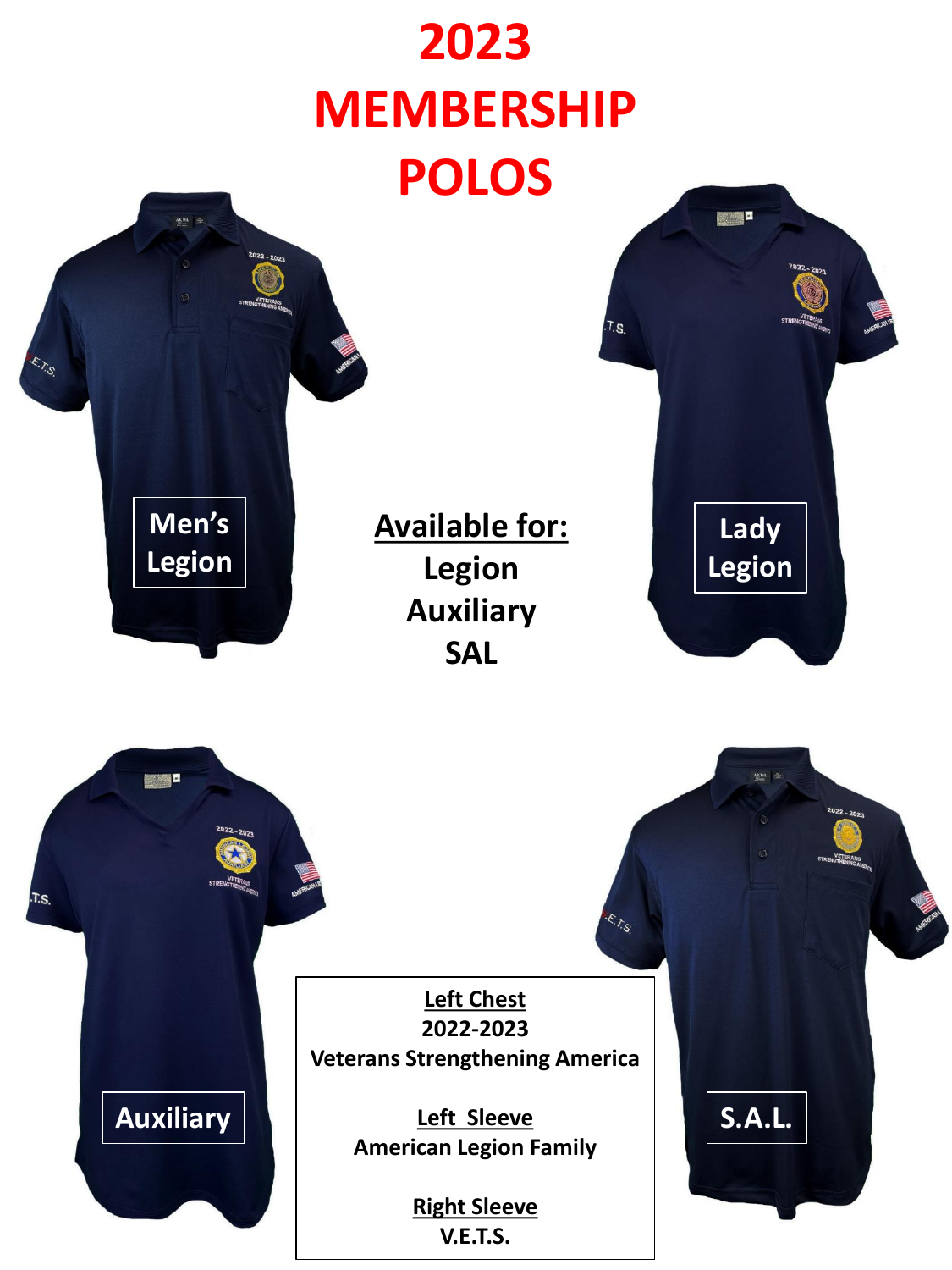## **ORDER FORM - 2023 MEMBERSHIP POLOS**

| <b>Men's Legion</b>                                                             |                                             | <b>Lady Legion</b>                                                                                                                                                       |     | <b>Auxiliary</b>                                                                                                   |      | <b>SAL</b>                                                                                      |     |
|---------------------------------------------------------------------------------|---------------------------------------------|--------------------------------------------------------------------------------------------------------------------------------------------------------------------------|-----|--------------------------------------------------------------------------------------------------------------------|------|-------------------------------------------------------------------------------------------------|-----|
|                                                                                 |                                             | <b>SIGN D</b>                                                                                                                                                            |     | <b><b> 1999年</b></b>                                                                                               |      |                                                                                                 |     |
| <b>Stock #707.223X</b>                                                          |                                             | <b>Stock #707.223X</b>                                                                                                                                                   |     | <b>Stock # 307.223X</b>                                                                                            |      | <b>Stock # 507.223X</b>                                                                         |     |
| \$46.95                                                                         |                                             | \$46.95                                                                                                                                                                  |     | \$46.95                                                                                                            |      | \$46.95                                                                                         |     |
| <b>Men's Sizes</b>                                                              | Qty                                         | <b>Women's Sizes</b>                                                                                                                                                     | Qty | <b>Women's Sizes</b>                                                                                               | Qty  | <b>Men's Sizes</b>                                                                              | Qty |
| S                                                                               |                                             |                                                                                                                                                                          |     | $\mathbf{s}$                                                                                                       |      |                                                                                                 |     |
| M<br>L                                                                          |                                             |                                                                                                                                                                          |     | M<br>L                                                                                                             |      | M                                                                                               |     |
| <b>XL</b>                                                                       |                                             | ΧL                                                                                                                                                                       |     | <b>XL</b>                                                                                                          |      | <b>XL</b>                                                                                       |     |
| 2X                                                                              |                                             | 2X                                                                                                                                                                       |     | 2X                                                                                                                 |      | 2X                                                                                              |     |
| 3X                                                                              |                                             | 3X                                                                                                                                                                       |     | 3X                                                                                                                 |      | 3X                                                                                              |     |
| 4X                                                                              |                                             | 4X                                                                                                                                                                       |     | 4X                                                                                                                 |      | 4X                                                                                              |     |
| <b>TOTAL</b>                                                                    |                                             | <b>TOTAL</b>                                                                                                                                                             |     | <b>TOTAL</b><br>*For Men's Auxiliary, call 1-866-632-7131                                                          |      | <b>TOTAL</b>                                                                                    |     |
| <b>Ship To:</b><br><b>Delivery will begin</b><br>in July                        | Name:<br>Address:<br>City:<br>Phone:        |                                                                                                                                                                          |     | State:<br>E-mail:                                                                                                  | Zip: |                                                                                                 |     |
|                                                                                 |                                             |                                                                                                                                                                          |     | Orders for Personalization will begin shipping in mid-July.<br>(After June 23, allow 4 weeks for Personalization.) |      |                                                                                                 |     |
| Lettering = $$10$<br><b>Right Chest</b><br>Up To 4 Lines<br><b>White Thread</b> | Line 1:<br>Line $2$ :<br>Line 3:<br>Line 4: |                                                                                                                                                                          |     |                                                                                                                    |      | If personalizing<br>multiple shirts,<br>please use the<br><b>Personalization Form</b><br>below. |     |
| <b>Check one</b><br>Visa<br>Amex                                                | MasterCard<br>Discover                      | Account #<br>Expires / /<br>American Legion Emblem Sales, P.O. Box 36460, Indianapolis, IN 46236-0460<br>Phone: 888-453-4466  Fax 317-630-1381  E-mail emblem@legion.org |     |                                                                                                                    | CVV# | 4 digits for Amex<br>3 digits for all others                                                    |     |